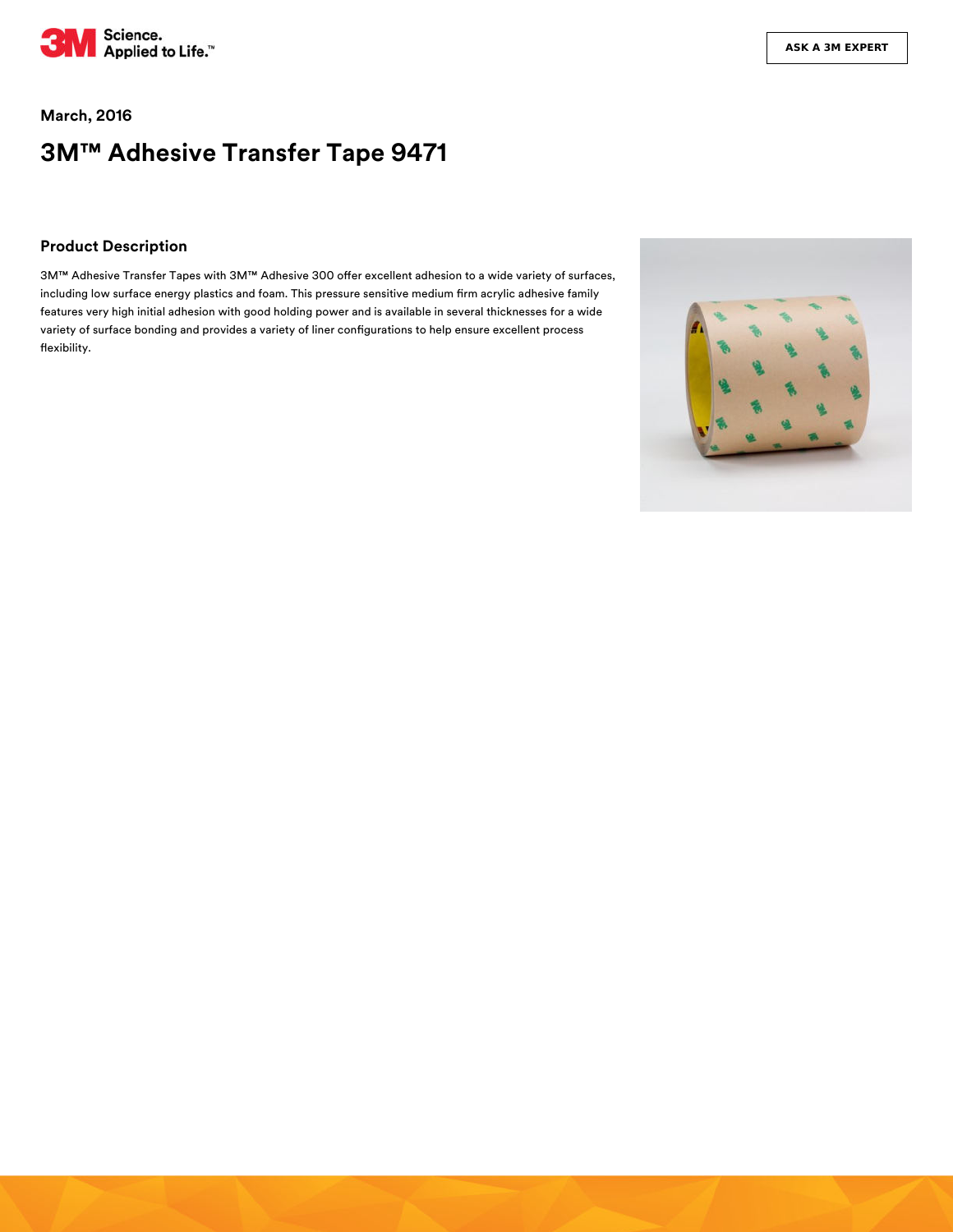# 3M™ Adhesive Transfer Tape 9471

### **Technical Information Note**

The following technical information and data should be considered representative or typical only and should not be used for specification purposes.

### **Typical Physical Properties**

| <b>Property</b>           | <b>Values</b>                                     |           | <b>Notes</b>                                                                                                                                                                                                                                                       |
|---------------------------|---------------------------------------------------|-----------|--------------------------------------------------------------------------------------------------------------------------------------------------------------------------------------------------------------------------------------------------------------------|
| <b>Adhesive Thickness</b> | $0.05$ mm                                         | 2 mil     | The thickness listed is based on a calculation<br>from manufacturing controlled adhesive coat<br>weights using a density of 1.012 g/cc. While<br>past data pages have listed nominal<br>thicknesses, the coat weight (and theoretical<br>caliper) has not changed. |
| Liner                     | 60# Densified Kraft, tan with green<br>"3M" print |           |                                                                                                                                                                                                                                                                    |
| Liner Thickness           | $0.09$ mm                                         | $3.5$ mil |                                                                                                                                                                                                                                                                    |
| Liner Color               | Tan, Green Print, "3M"                            |           |                                                                                                                                                                                                                                                                    |

# **Typical Performance Characteristics**

| 90° Peel<br><b>Adhesion</b> |          | <b>Dwell/Cure Time</b> | <b>Dwell Time Units</b> | <b>Substrate</b>       | <b>Notes</b>             |
|-----------------------------|----------|------------------------|-------------------------|------------------------|--------------------------|
| 5.7 N/cm                    |          | 15                     | min                     | <b>Stainless Steel</b> |                          |
| 52 oz/in                    |          | 15                     | min                     | <b>Stainless Steel</b> | 12 in/min (300 mm/min)   |
| $3.4$ N/cm                  | 31 oz/in | 15                     | min                     | <b>ABS</b>             | $12$ in/min (300 mm/min) |
| 4.9 N/cm                    | 45 oz/in | 15                     | min                     | Polypropylene (PP)     | 12 in/min (300 mm/min)   |
| $6.5$ N/cm                  | 59 oz/in | 72                     | hr                      | <b>Stainless Steel</b> | 12 in/min (300 mm/min)   |
| 3.7 N/cm                    | 34 oz/in | 72                     | hr                      | ABS                    | $12$ in/min (300 mm/min) |
| 5.7 N/cm                    | 52 oz/in | 72                     | hr                      | Polypropylene (PP)     | 12 in/min (300 mm/min)   |

Property: 90° Peel Adhesion Method: ASTM D3330 Temp C: 22C Temp F: 72F Environmental Condition: 52%RH Backing: 2 mil Aluminum Foil

# **Available Sizes**

**Master Width:** 48 in

#### Additional Information

Notes: More sizes may be available. Please call 800-223-7427 or talk to your local 3M representative for more information.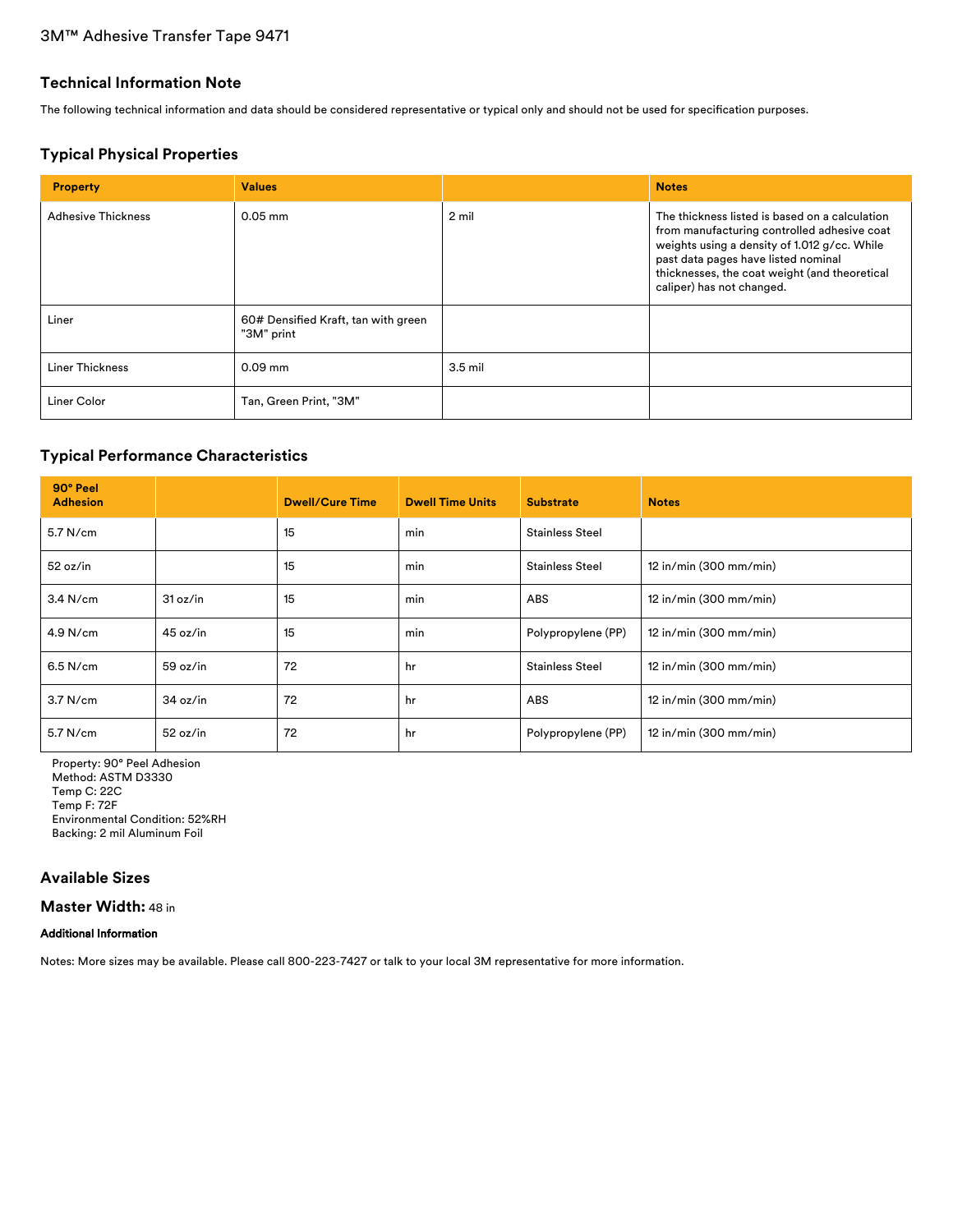# 3M™ Adhesive Transfer Tape 9471

### **Electrical and Thermal Properties**

| <b>Property</b>                  | <b>Values</b>                         | <b>Method</b> | <b>Test Condition</b>   |
|----------------------------------|---------------------------------------|---------------|-------------------------|
| <b>Dielectric Constant</b>       | 3.21                                  | ASTM D150     | 1 KHz, Room Temperature |
| <b>Dissipation Factor</b>        | 0.04                                  |               |                         |
| Dielectric Strength              | 340 V/mil                             | ASTM D149     | 500 vac, rms[60 hz/sec] |
| Coefficient of Thermal Expansion | $20 \times 10^{6} - 5$ m/m/°C         | ASTM D696     | <b>First Heat</b>       |
| Coefficient of Thermal Expansion | $58 \times 10^{6} - 5 \text{ m/m}$ °C | ASTM D696     | Second Heat             |

#### **Environmental Resistance**

Humidity Resistance - High humidity has a minimal effect on adhesive performance. Bond strength (is generally higher/shows no significant reduction) after exposure for 7 days at 90°F (32°C) and 90% relative humidity.

UV Resistance - When properly applied, nameplates and decorative trim parts are not adversely affected by outdoor exposure.

Water Resistance – Immersion in water has no appreciable effect on the bond strength. After 100 hours at room temperature, the high bond strength (increases/is maintained).

Temperature Cycling Resistance – High bond strength (is maintained /increases) after cycling four times through:

4 hours at 158°F (70°C)

4 hours at -20°F (-29°C)

4 hours at 73°F (22°C)

Chemical Resistance – When properly applied, nameplate and decorative trim parts will hold securely after exposure to numerous chemicals including oil, mild acids and alkalis.

Bond Build-up: The bond strength of 3M™ Adhesive 300 increases as a function of time and temperature

Temperature/Heat Resistance: Adhesive 300 is usable for short periods (minutes, hours) at temperatures up to 250°F (120°C) and for intermittent longer periods (days, weeks) up to 150°F (65°C).

Lower Temperature Service Limit: -40F (-40°C).

### **Handling/Application Information**

#### **Application Ideas**

• Long term bonding of graphic nameplates and overlays to surfaces such as metal and low surface energy plastics in the aerospace, medical and industrial equipment, automotive, appliance and electronic markets.

• Bonding metal nameplates and rating plates in the aerospace, medical and industrial equipment, automotive, appliance and electronic markets.

• Lamination to foam for gasket application.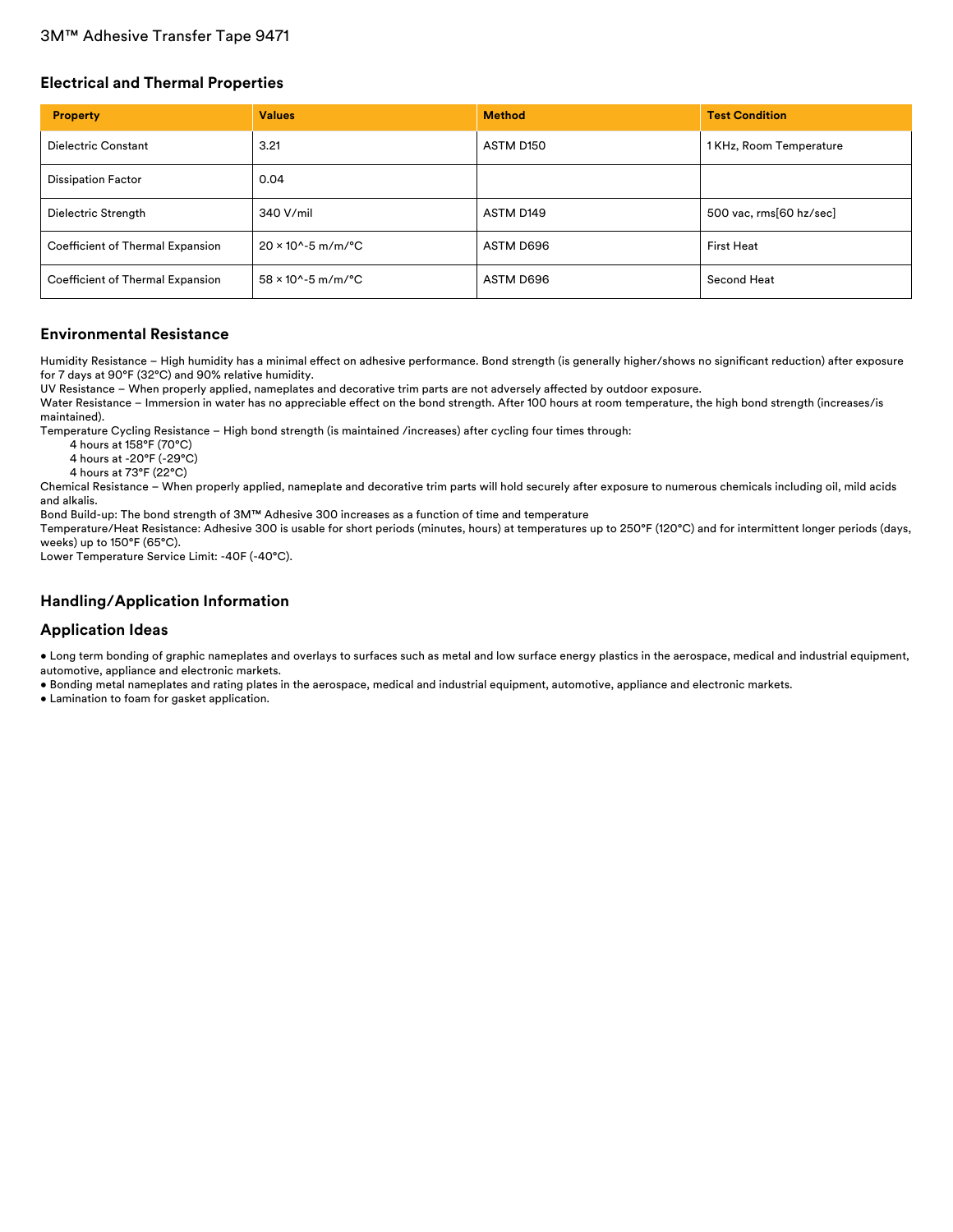# **Handling/Application Information (continued)**

### **Application Techniques**

For maximum bond strength (during installation of the final part) the surface should be thoroughly cleaned and dried. Typical cleaning solvents are heptane (for oily surfaces) or isopropyl alcohol for plastics. Use reagent grade solvents since common household materials like rubbing alcohol frequently contain oils to minimize the drying effect on skin These oils can interfere with the performance of a pressure-sensitive adhesive.

Consult solvent manufacturers MSDS for proper handling and storage instructions. Also, use disposable wipes that do not contain oils, to remove the cleaning solvents. It is necessary to provide pressure during lamination (1.5-20 PLI recommended) and during final part installation (10-15 PLI) to allow to adhesive the come into direct contact with the substrate. Using a hard edged plastic tool, which is the full width of the laminated part, helps to provide the necessary pressure at the point of lamination. Heat can increase bond strength when bonding to metal parts (generally this same increase is observed at room temperature over longer times, weeks). For plastic parts, the bond strength is not enhanced with the addition of heat.

The ideal adhesive application temperature range is 70°F (21°C) to 100°F (38°C). Application is not recommended if the surface temperature is below 50°F (10°C) because the adhesive becomes too firm to adhere readily. Once properly applied, at the recommended application temperature, low temperature holding is generally satisfactory (please refer to the Typical Physical Properties and Performance Characteristics section).

When bonding a thin, smooth, flexible material to a smooth surface, it is generally acceptable to use 2 mils of adhesive. If a texture is visible on one or both surfaces, the 5 mil adhesive would be suggested. If both materials are rigid, it may be necessary to use a thicker adhesive to successfully bond the components. 3M™ VHB™ Acrylic Foam Tapes may be required (please refer to data page 70-0709-3863-7).

# **Application Equipment**

To apply adhesives in a wide web format, lamination equipment is required to ensure acceptable quality. To learn more about working with pressure-sensitive adhesives please refer to technical bulletin, Lamination Techniques for Converters of Laminating Adhesives (70-0704-1430-8). For additional dispenser information, contact your local 3M sales representative, or the toll free 3M sales assistance number at 1-800-362-3550.

# **Storage and Shelf Life**

It is suggested that products are stored at room temperature conditions of 70°F (21°C) and 50% relative humidity. If stored properly, product retains its performance and properties for 24 months from date of manufacture.

### **Trademarks**

3M is a trademark of 3M Company

### **References**

| <b>Property</b>         | <b>Values</b>                                                                                                           |
|-------------------------|-------------------------------------------------------------------------------------------------------------------------|
| 3m.com Product Page     | https://www.3m.com/3M/en_US/company-us/all-3m-products/~/3M-<br>Adhesive-Transfer-Tape-9471?N=5002385+3293241832&rt=rud |
| Safety Data Sheet (SDS) | https://www.3m.com/3M/en_US/company-us/SDS-search/results/?<br>gsaAction=msdsSRA&msdsLocale=en_US&co=ptn&q=9471         |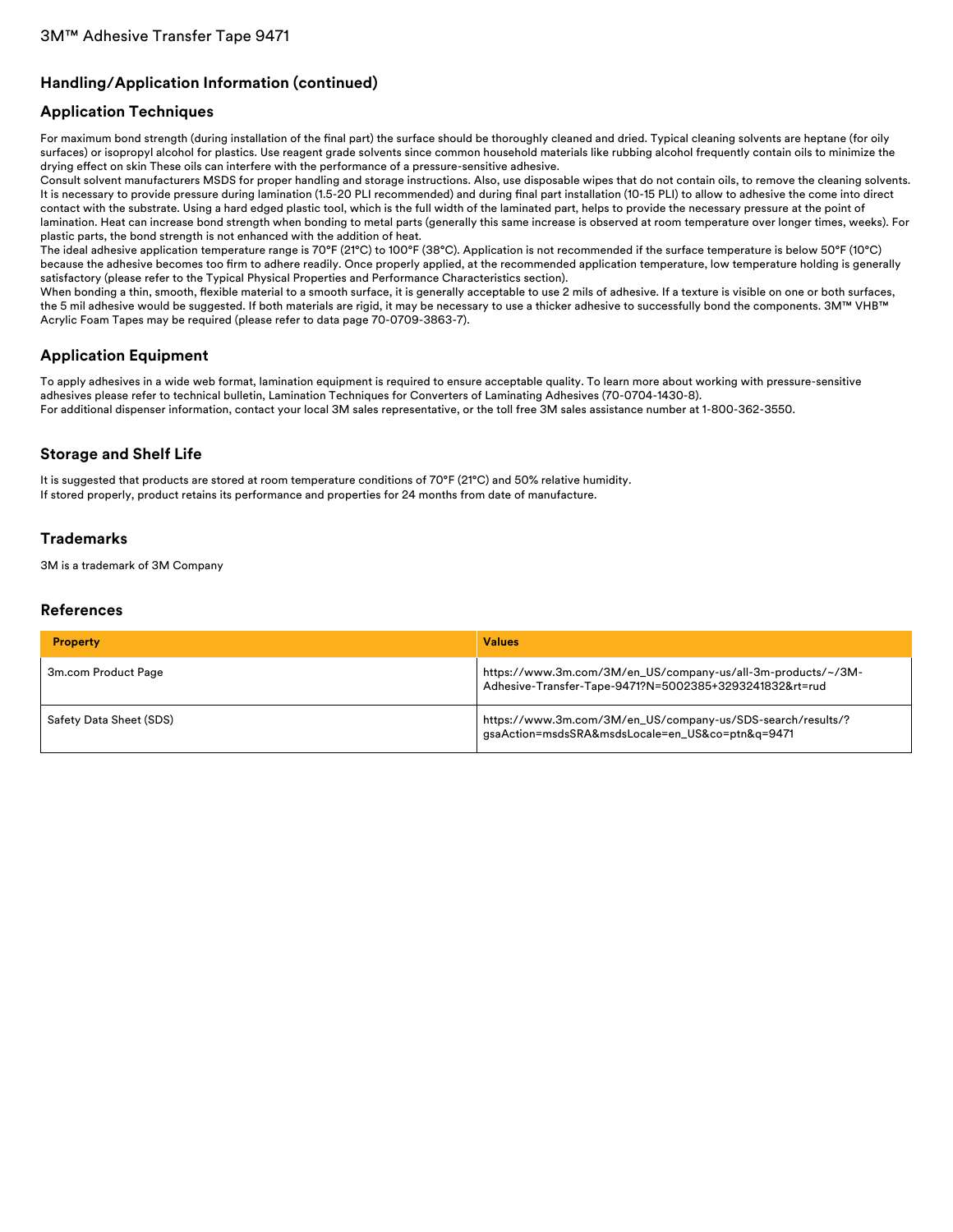# **Family Group**

|                         | 927                        | 950                        | <b>950EK</b>                | 9458                       | 9471                                                    | 9472                                                    | 9671                                                        | 9672                                                        | 9459W                         |
|-------------------------|----------------------------|----------------------------|-----------------------------|----------------------------|---------------------------------------------------------|---------------------------------------------------------|-------------------------------------------------------------|-------------------------------------------------------------|-------------------------------|
| Adhesive Thickness (mm) | 0.05                       | 0.13                       | 0.13                        | 0.025                      | 0.05                                                    | 0.13                                                    | 0.05                                                        | 0.13                                                        | 0.0375                        |
| Liner                   | 60#<br>Densifie<br>d Kraft | 60#<br>Densifie<br>d Kraft | 78#<br>Extensibl<br>e Kraft | 55#<br>Densifie<br>d Kraft | 60# Densified<br>Kraft, tan with<br>green "3M"<br>print | 60# Densified<br>Kraft, tan with<br>green "3M"<br>print | 83#<br>Polycoated<br>Kraft, tan with<br>green "3M"<br>print | 83#<br>Polycoated<br>Kraft, tan with<br>green "3M"<br>print | 55#<br>Densifi<br>ed<br>Kraft |
| Liner Thickness (mm)    | 0.09                       | 0.09                       | 0.13                        | 0.08                       | 0.09                                                    | 0.09                                                    | 0.15                                                        | 0.15                                                        | 0.08                          |
| Liner Color             | Tan, No<br>Print           | Tan, No<br>Print           | White,<br>No Print          | White.<br>No Print         | Tan, Green<br>Print, "3M"                               | Tan, Green<br>Print, "3M"                               | Tan, Green<br>Print, "3M"                                   | Tan, Green<br>Print, "3M"                                   |                               |

### **ISO Statement**

This Industrial Adhesives and Tapes Division product was manufactured under a 3M quality system registered to ISO 9001 standards.

### **Bottom Matter Images**

[Image 4] [Image 5]

### **Recognition/Certification**

TSCA: This product is defined as an article under the Toxic Substances Control Act and therefore, it is exempt from inventory listing requirements SDS: 3M has not prepared a SDS for this product which is not subjected to the SDS requirements of the Occupational Safety and Health Administration's Hazard Communication Standard, 29 C.F.R.1910.1200(b)(6)(v). When used under reasonable conditions or in accordance with the 3M directions for use, this product should not present a health and safety hazard. However, use or processing of the product in a manner not in accordance with the directions for use may affect its performance and present potential health and safety hazards.

UL: These products have been recognized by Underwriters Laboratories, Inc. under UL 969, Marking and Labeling Systems Materials Component. For more information on the UL Certification, please visit the website at http://www.3M.com/converter, select UL Recognized Materials, then select the specific product area. Military: Meets Mil-P 19834B Type 1.

Note: One of 3M's core values is to respect our social and physical environment. 3M is committed to comply with ever-changing, global, regulatory and consumer environmental, health, and safety (EHS) requirements. As a service to our customers, 3M is providing information on the regulatory status of many 3M products. Further regulation information including that for OSHA, USCPSI, FDA, California Proposition 65, READY and RoHS, can be found at 3M.com/regs.